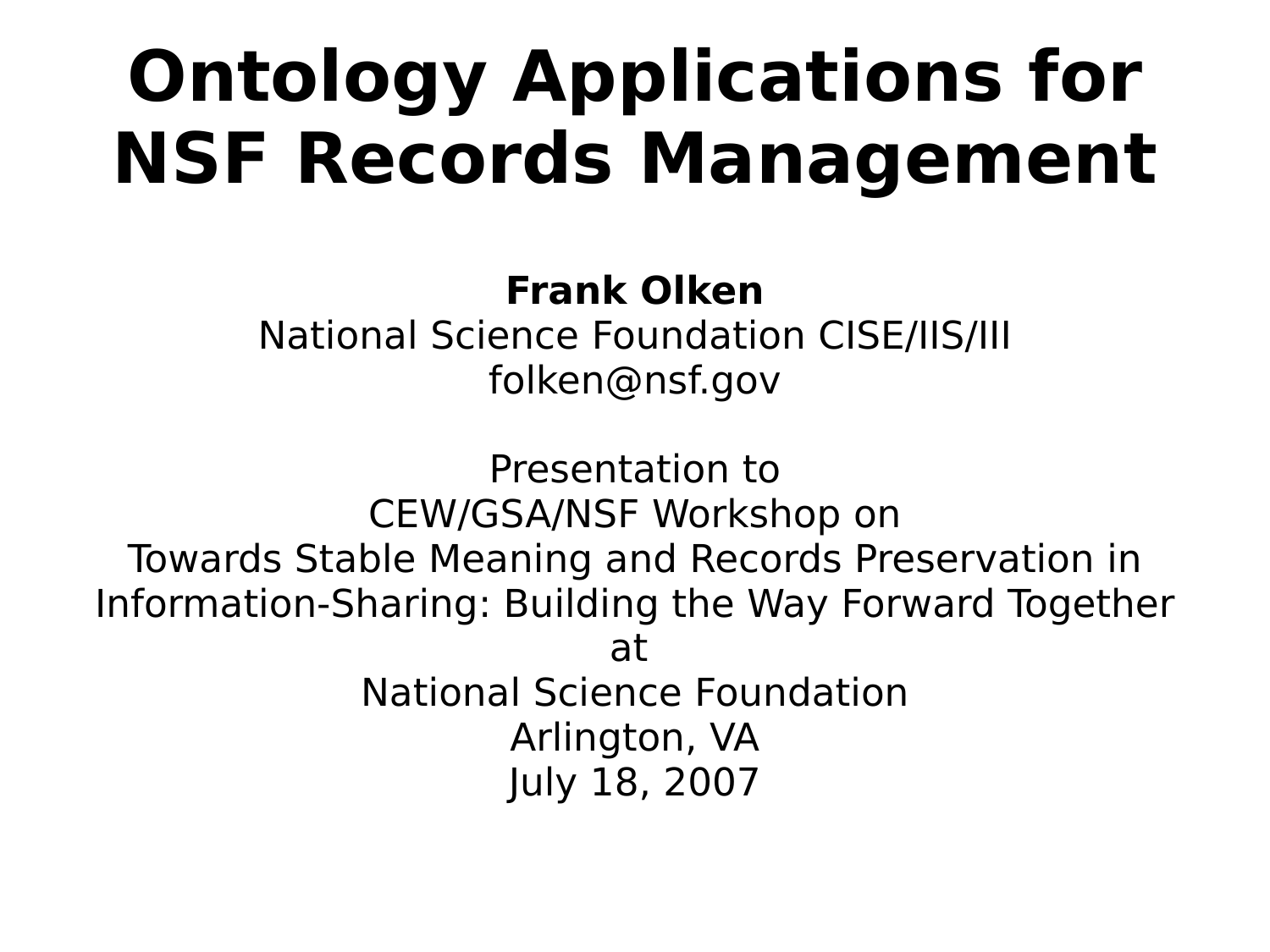### **Disclaimer**

#### **These remarks are NOT NSF management views or policies.**

#### **They are the personal views of Frank Olken.**

July 18, 2007 **Ontology Apps for NSF Record Mgt.** And NSF Official NSF Doc. 2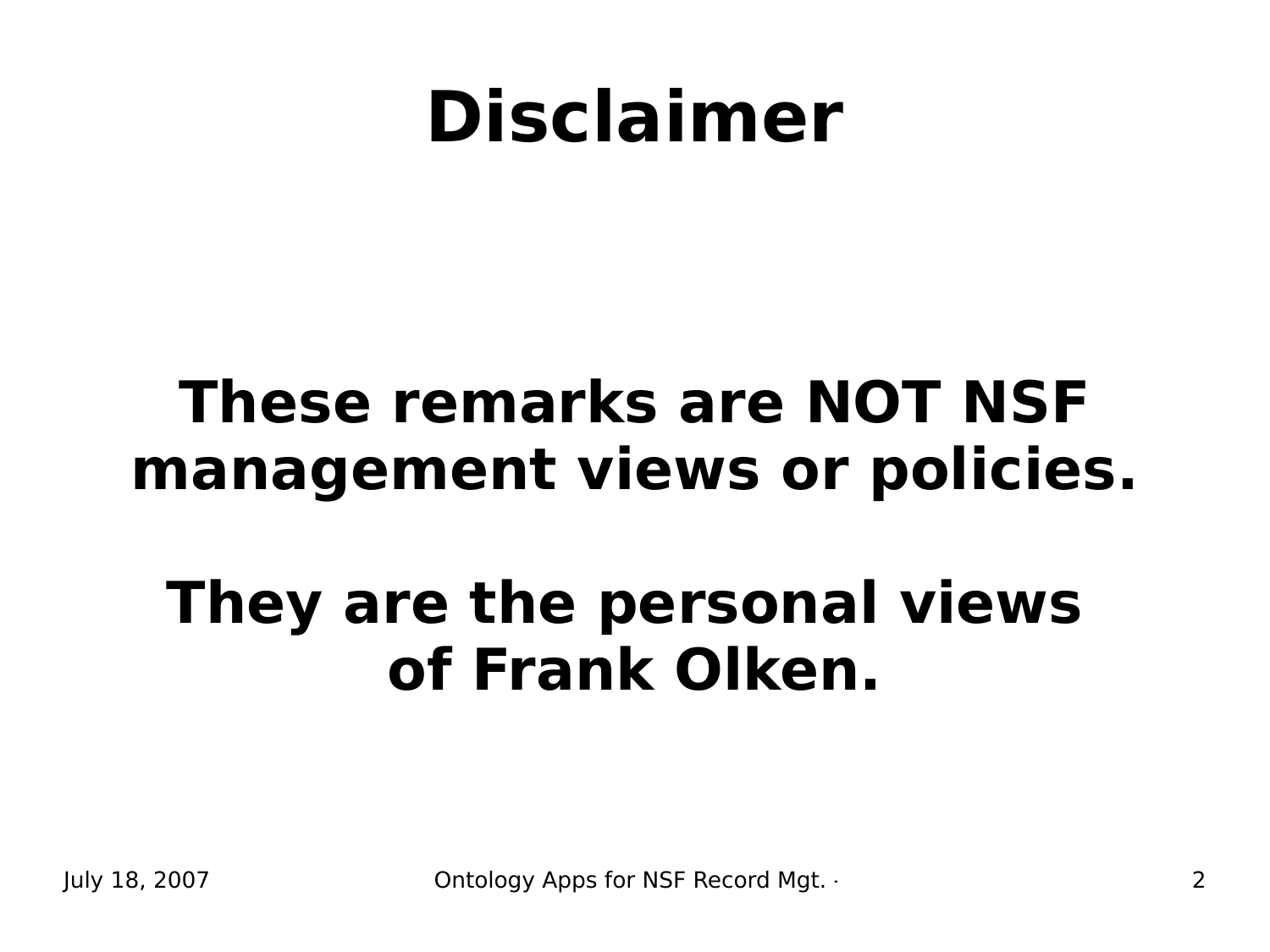### **This talk is about potential future applications of ontologies for NSF Record Management.**

### **None of this exists today.**

July 18, 2007 **Ontology Apps for NSF Record Mgt.** And NSF Official NSF Doc. 3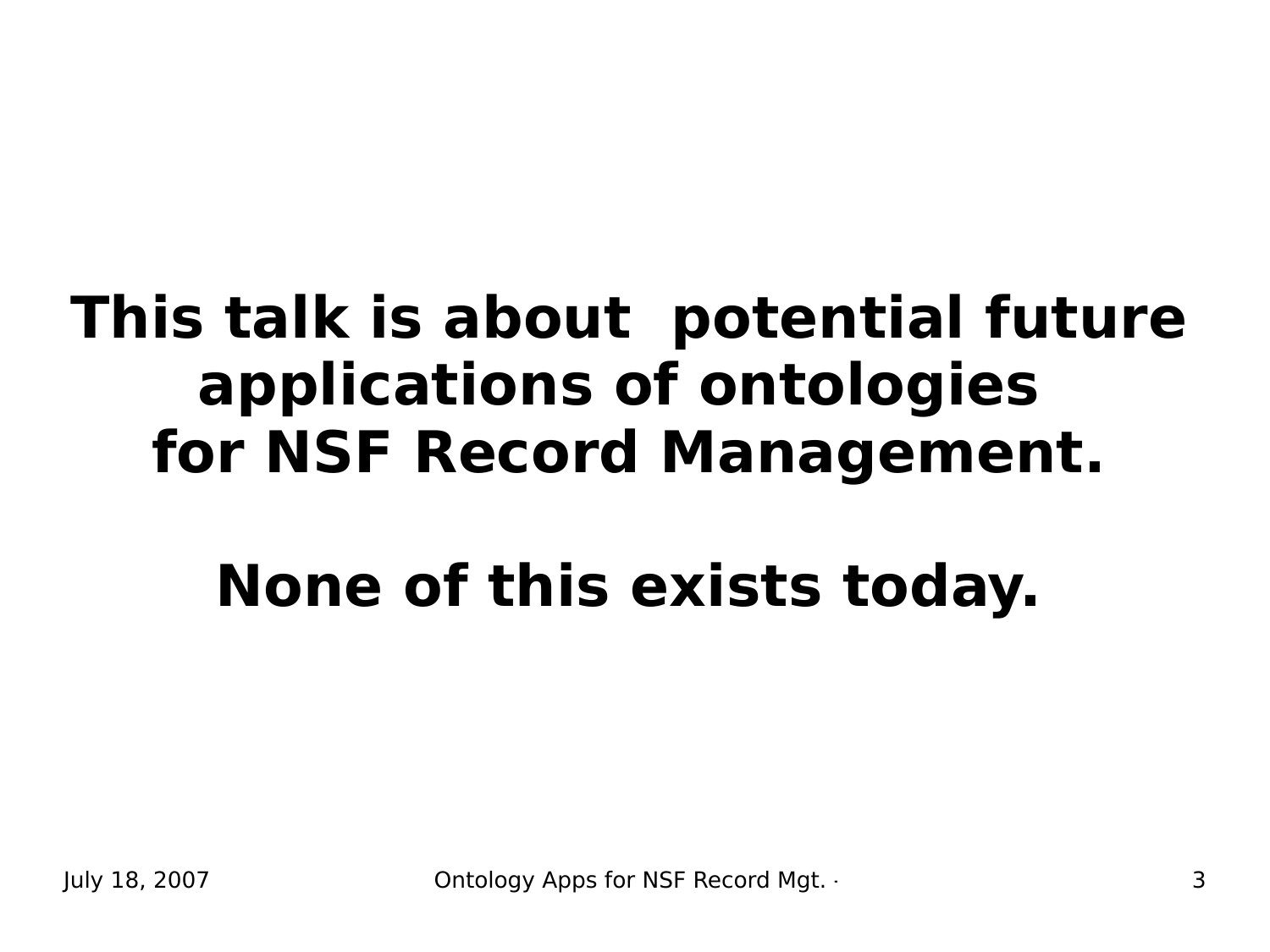# **Overview**

- NSF Activities
- NSF Record Management
- Ontology Applications
	- searching
	- clustering, routing
	- reporting
	- workflow management
- Ontologies Needed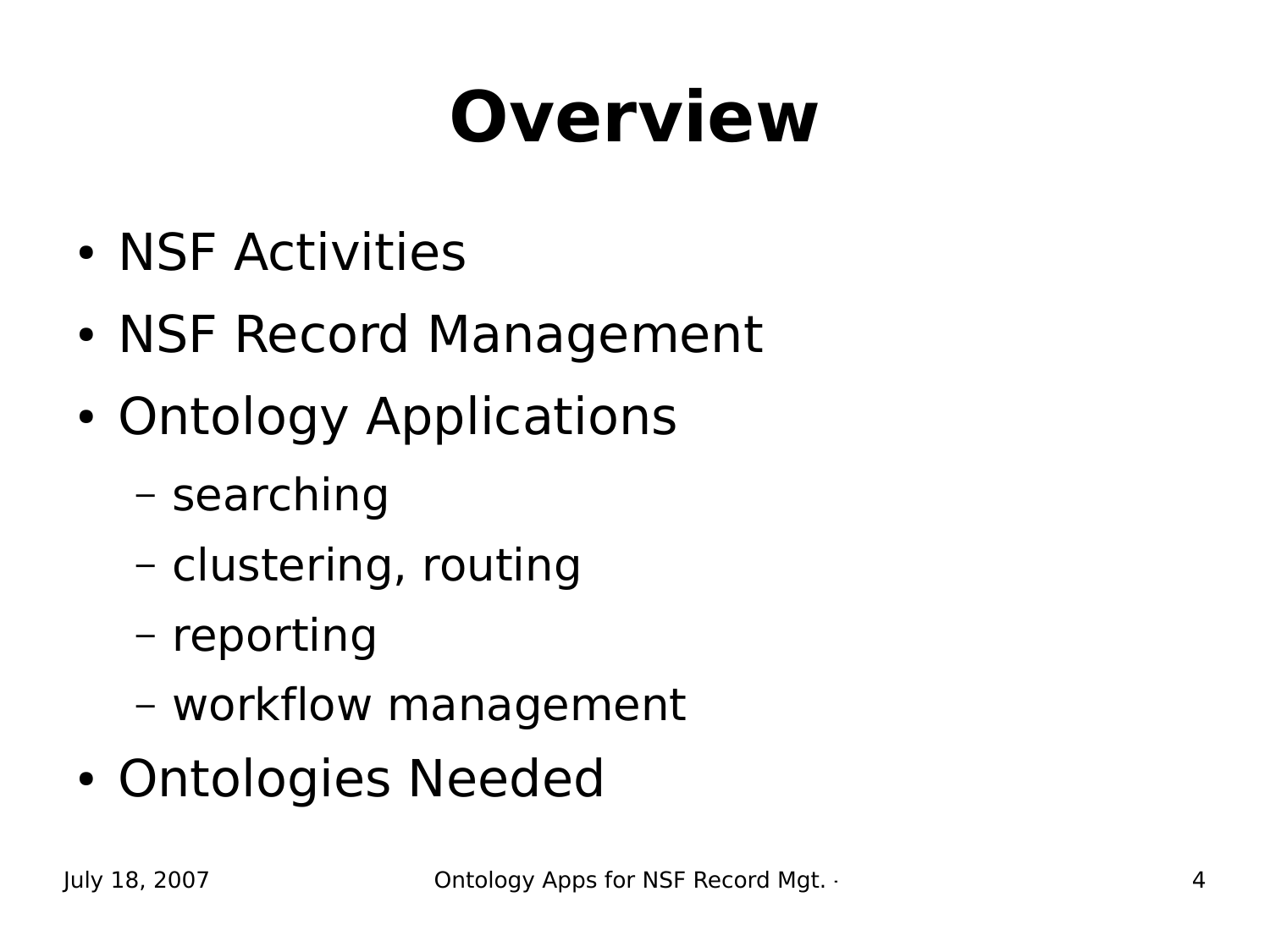# **NSF Activities**

- Receive proposals
- Review proposals
- Either decline or fund proposals
- Transfer funds
- Track award progress
- Track funds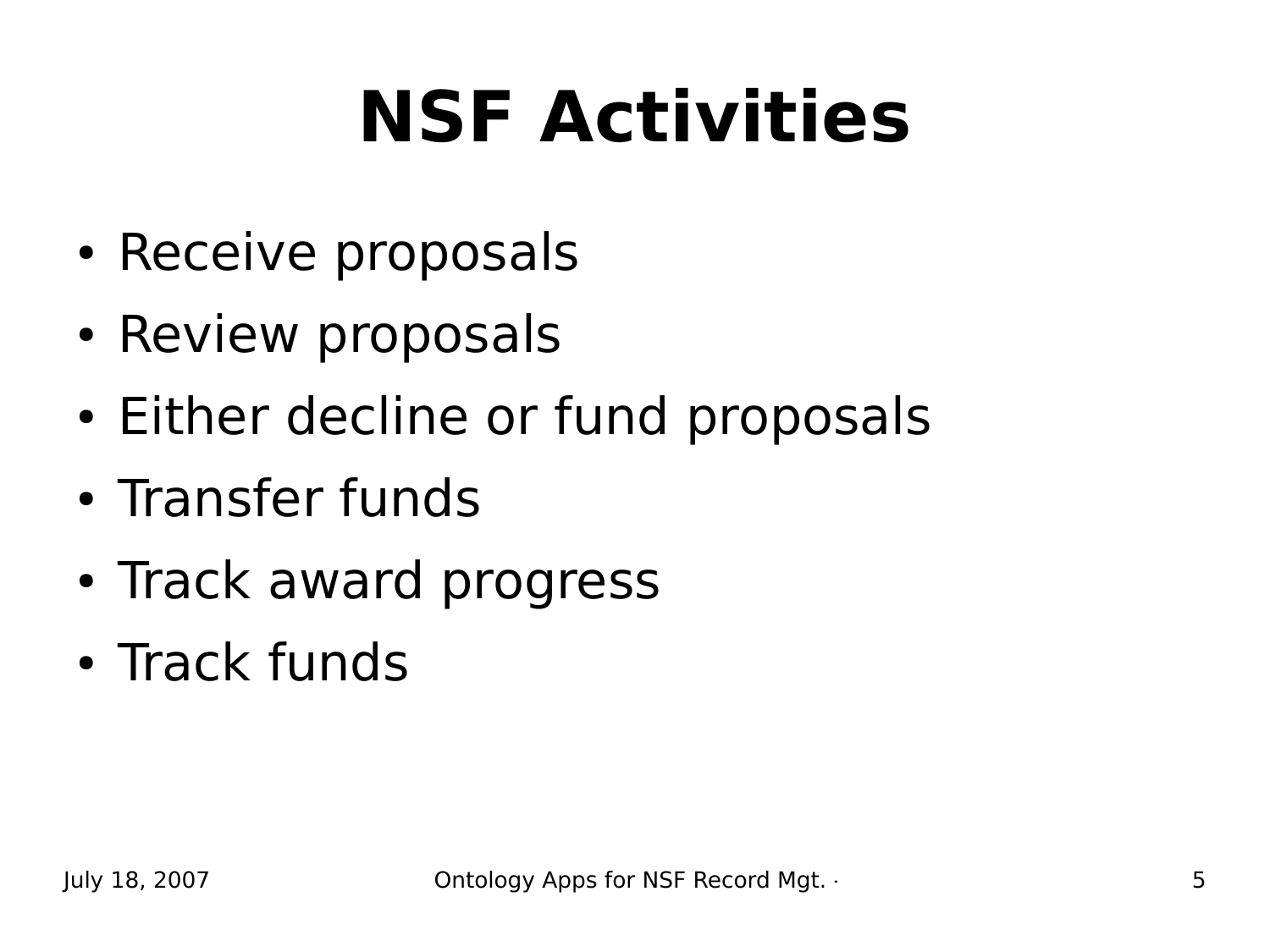# **NSF Records Management**

- Every decision must be justified and documented
- All money must be tracked, documented
- Research progress must be documented
- Declines have approx. 10-20 records each
- Awards will have several dozen records each
- Active lifetime of award is approx. 4-8 years
- NSF currently transitioning from paper to fully electronic records (currently both).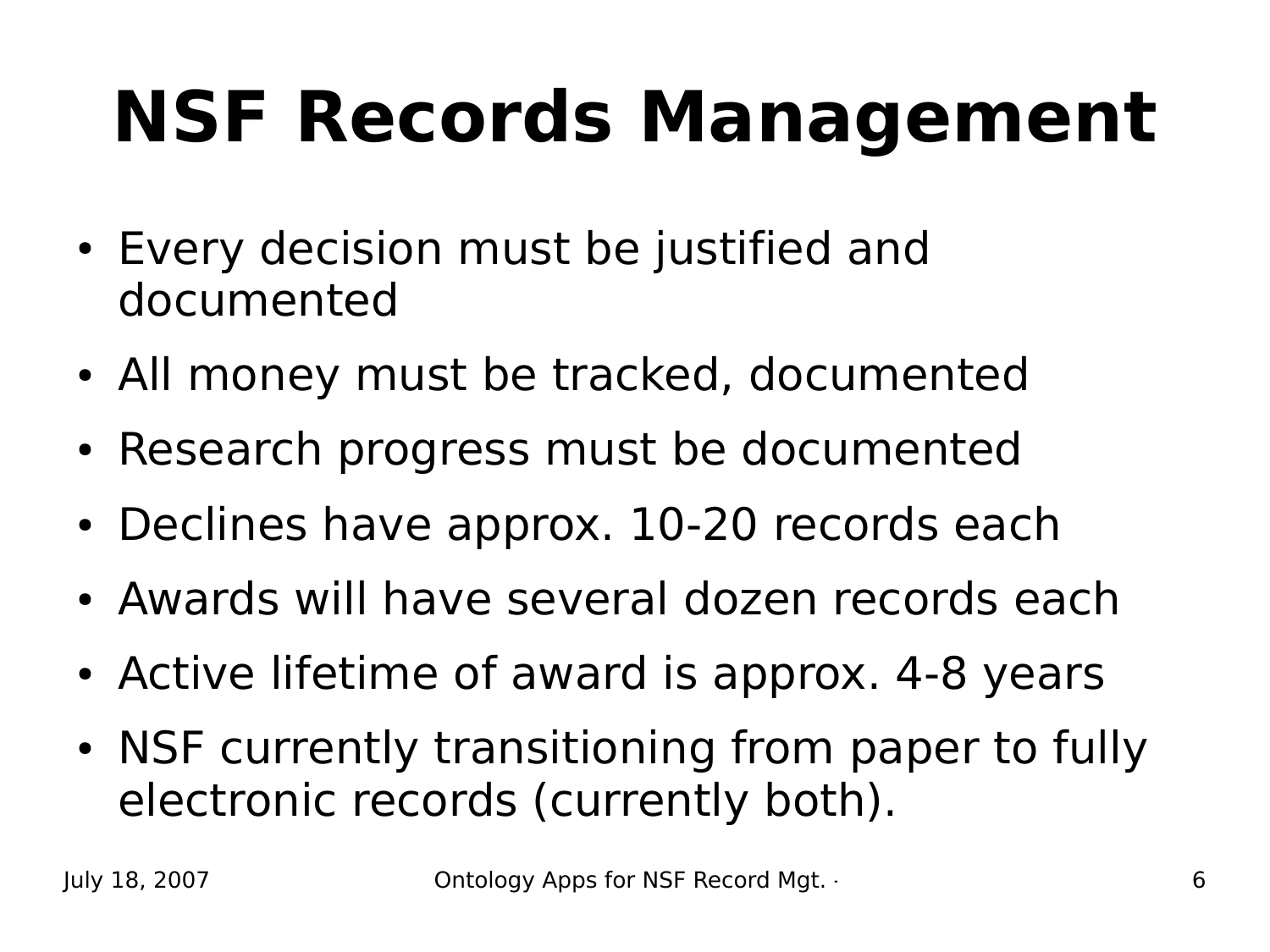# **NSF Archival Records Management**

- Lifetime of (online) Archival Records
	- For awards: lifetime of agency ?
	- For declines: ???
- Uses of (online) Archival Records
	- Search for similar proposals
	- To find / evaluate reviewers
	- To evaluate novelty of proposals
	- To evaluate principal investigators
	- To answer management queries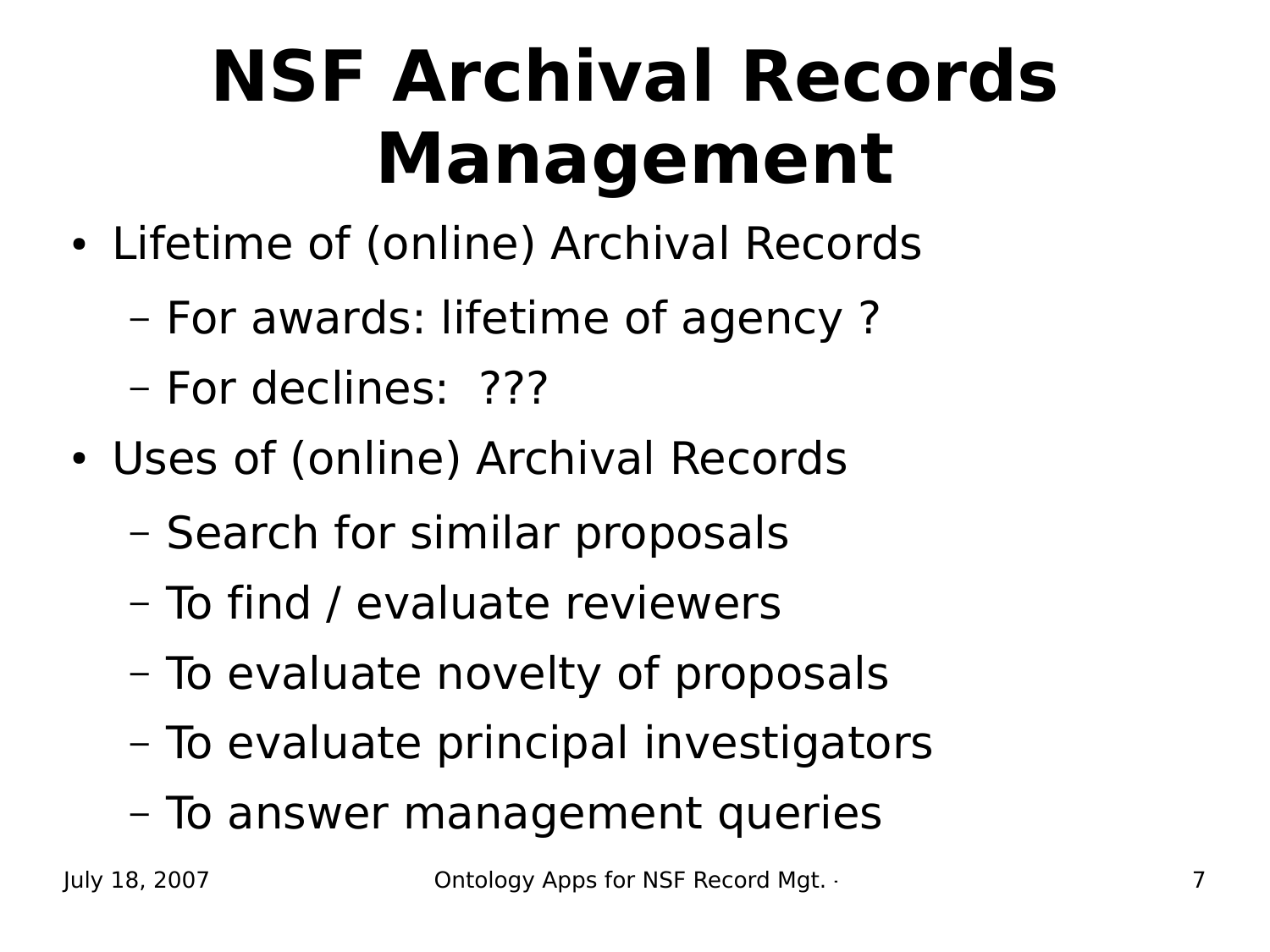# **NSF Record Types**

- Research proposals
- Reviews
- Awards processing
- Monetary (budgets, expenditures, ...)
- Progress reports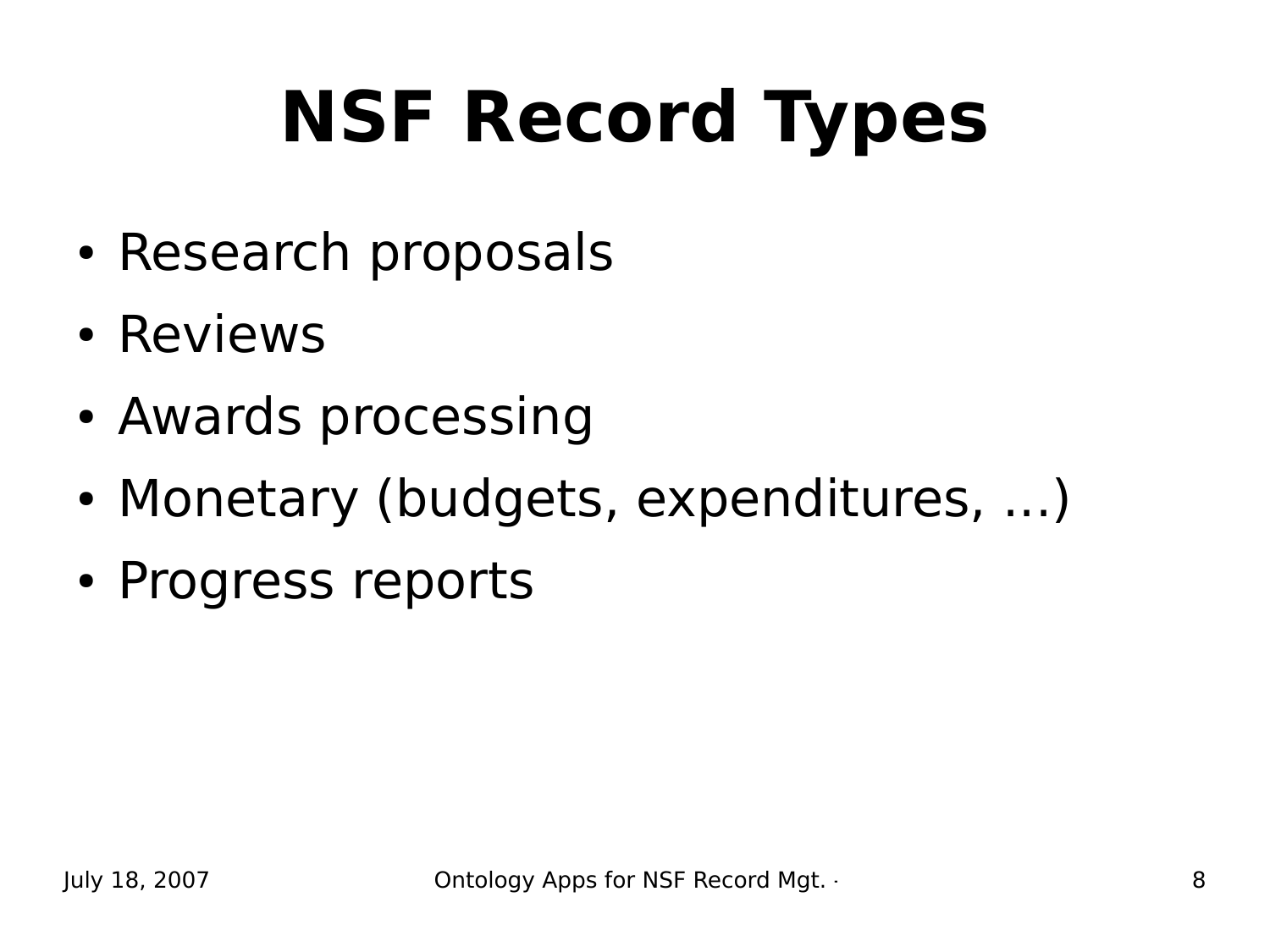# **NSF Records**

- Policy Manual
- Solicitations
- Proposals
- Reviews, panel summaries, review analyses
- IRB Approvals for human subjects, animal subjects
- Budgets (proposal, NSF)
- Award letters
- Award budgets
- Award abstracts
- Progress reports

July 18, 2007 **Ontology Apps for NSF Record Mgt.** And NSF Official NSF Doc. 9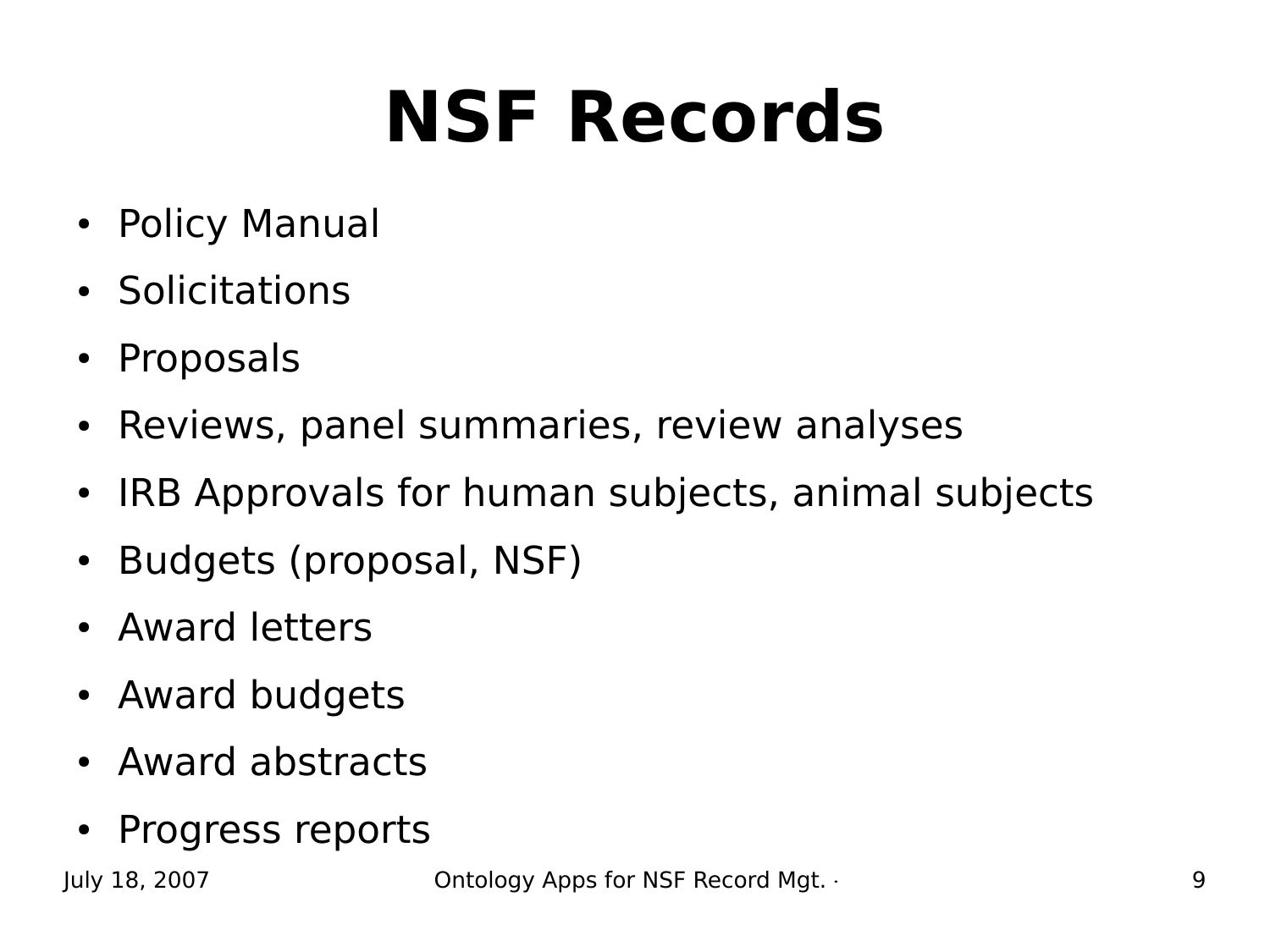# **NSF Ontology Applications**

- Searching
- Clustering / Routing
- Reporting
- Workflow Management
- Entity resolution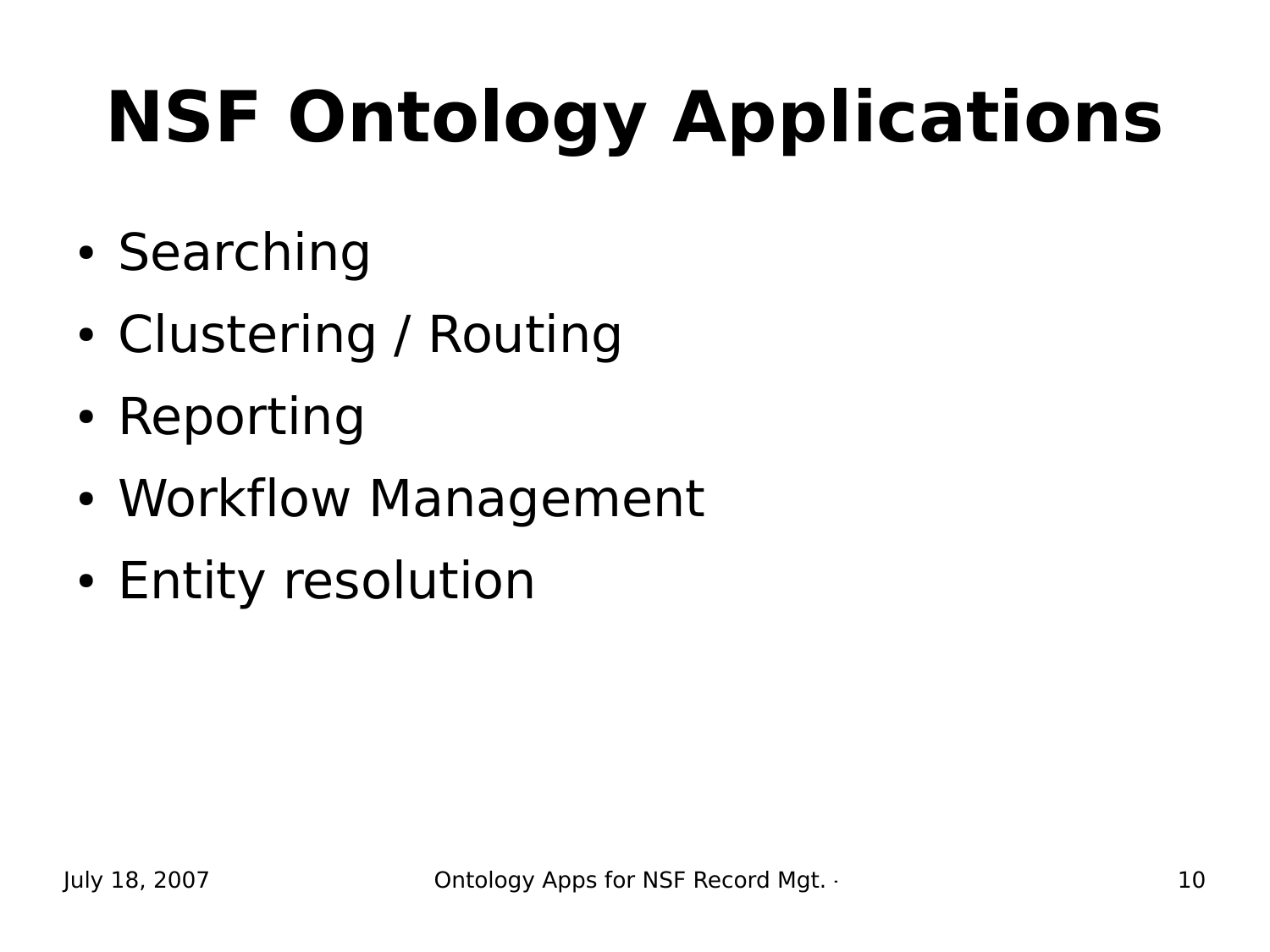# **Searching**

- Ontologies can enhance searching
	- Synonyms
	- Taxonomies
	- via query expansion
	- via taxonomy based searching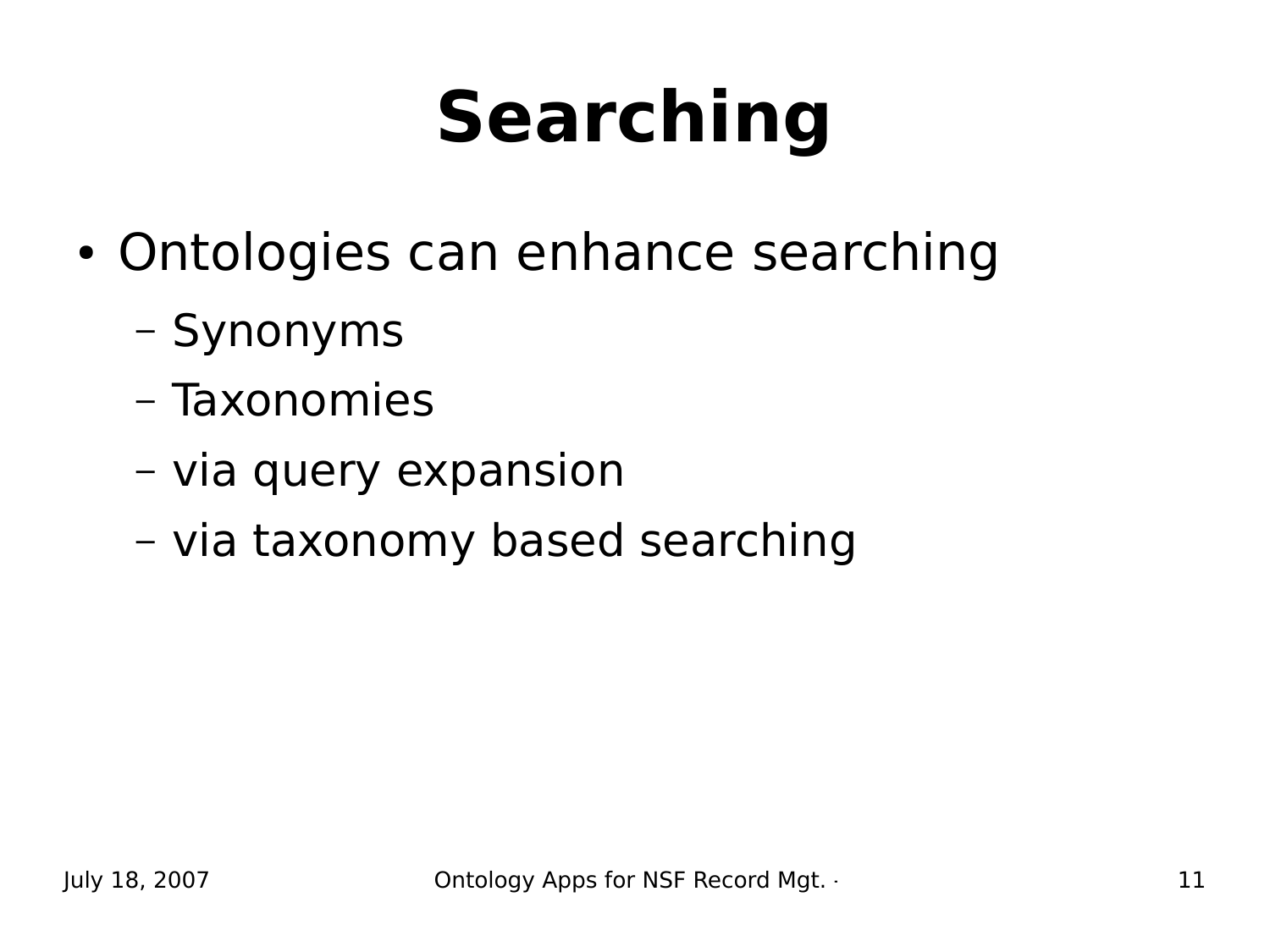# **Clustering / Routing**

- Want to cluster similar proposals
- For routing proposals to:
	- divisions (for NSF wide solicitations)
	- clusters within divisions (division solicitations)
	- program officers within clusters
	- panels
	- reviewers
- Note: routing must avoid conflict-ofinterest issues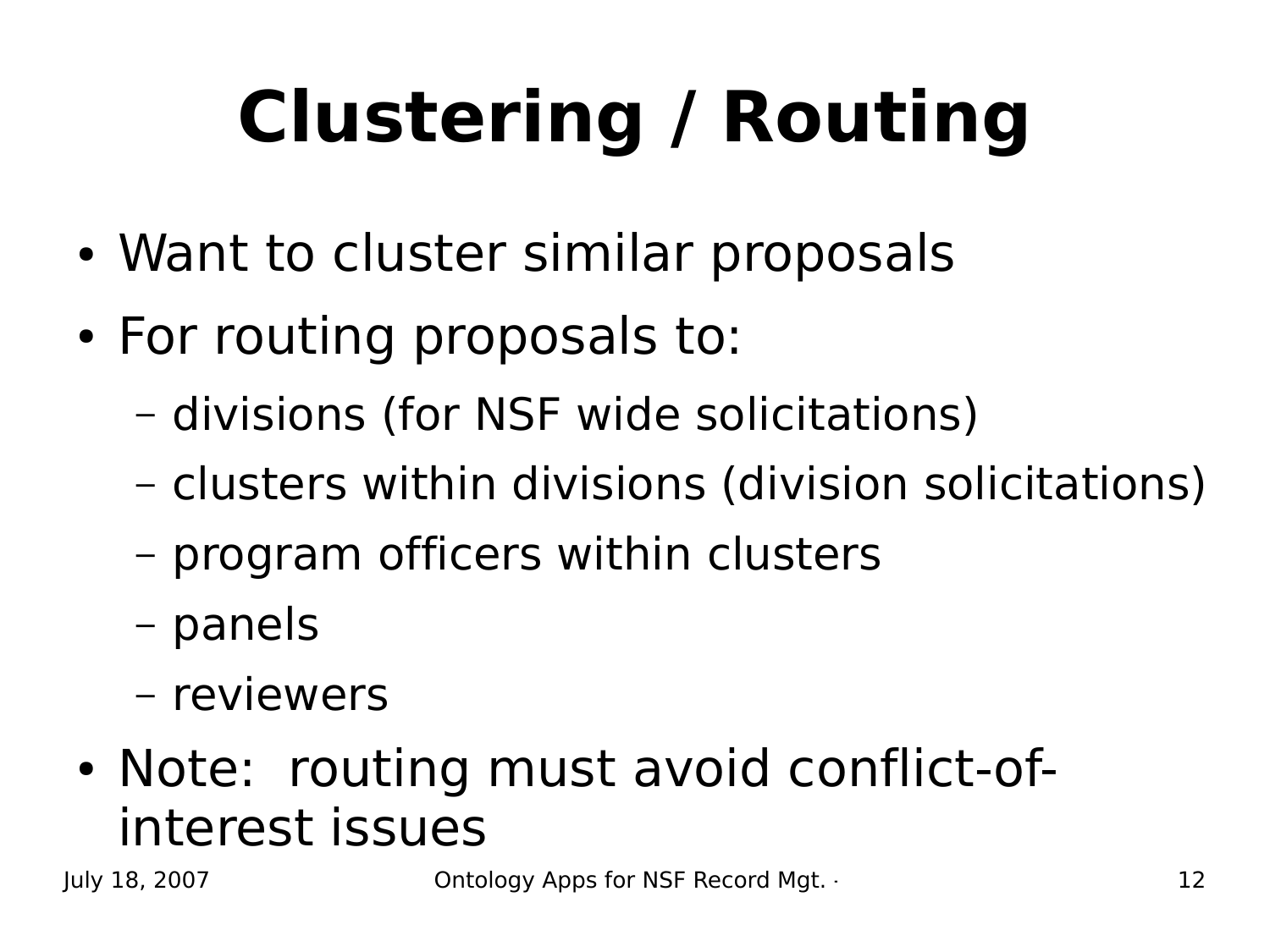# **Reporting**

- Some built-in reports
	- by program, NSF organizational units
- Many requests for ad hoc reports
	- from NSF mgt, auditors, Congress, OMB
	- taxonomies would help with classification and aggregation
	- current methods: keyword search, manual classification
- July 18, 2007 **Ontology Apps for NSF Record Mgt.** And NSF Official NSF Doc. 13 • Ontologies could help automation of financial reporting (cf. XBRL, W. McCarthy (MSU))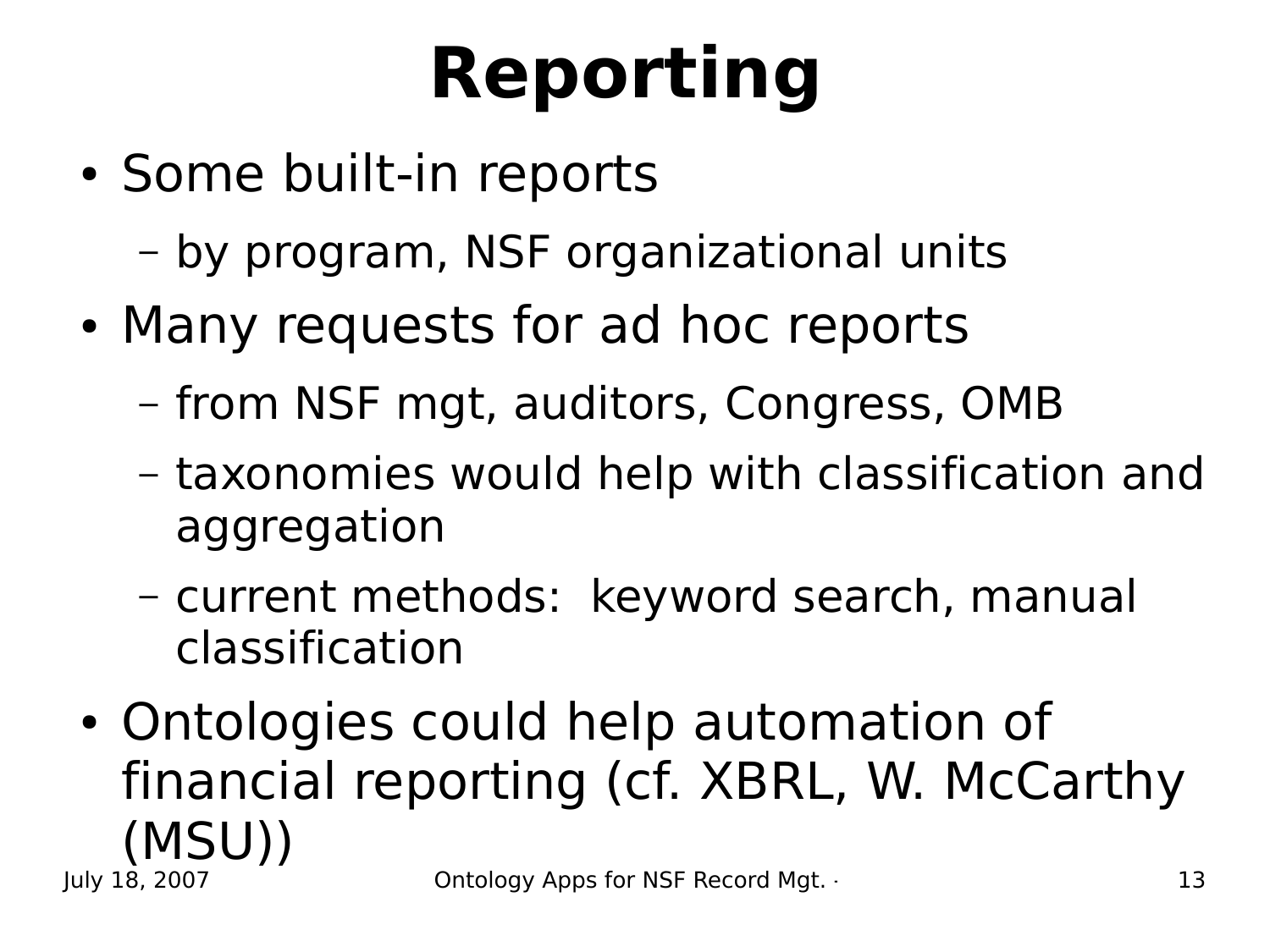# **Workflow Management**

- NSF uses multiple, stove piped WFM applications
	- communicate via file transfers, shared DB
	- hardwired WF processes
	- inflexible, lack auto escalation, limited reporting, slow,
- Administrative ontologies could help with:
	- formalization/automation of WF processes
	- automation of conflict-of-interest checking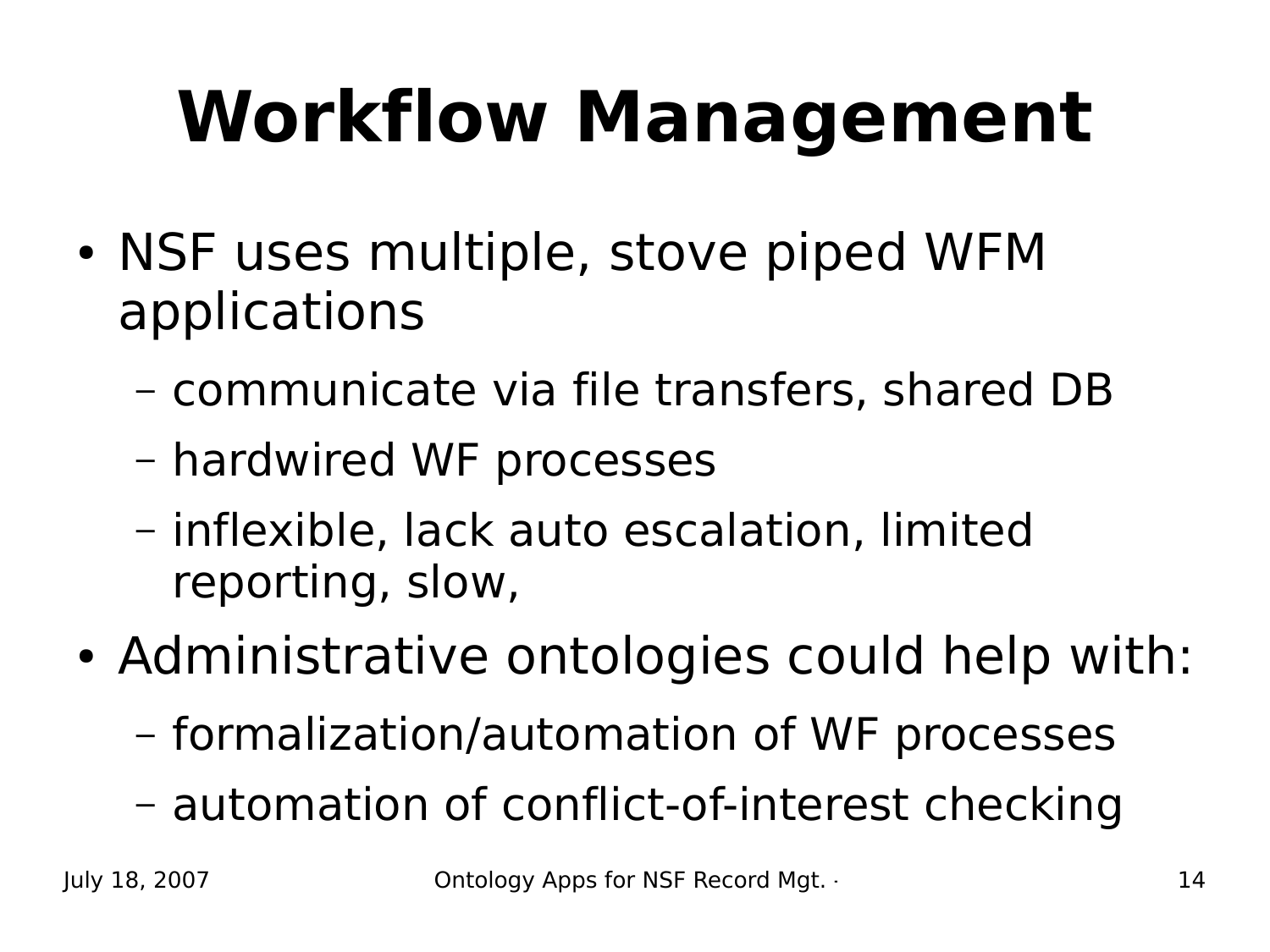# **Entity Resolution**

- Ontological categories not enough
- Need instances: PIs, schools, reviewers
- Currently many of these appear multiple times in DB (variant spellings, duplicates)
- Duplicate persons, schools:
	- difficult to cluster, aggregate records
	- difficult for reporting
	- difficult for COI detection
- Need entity resolution (duplicate removal)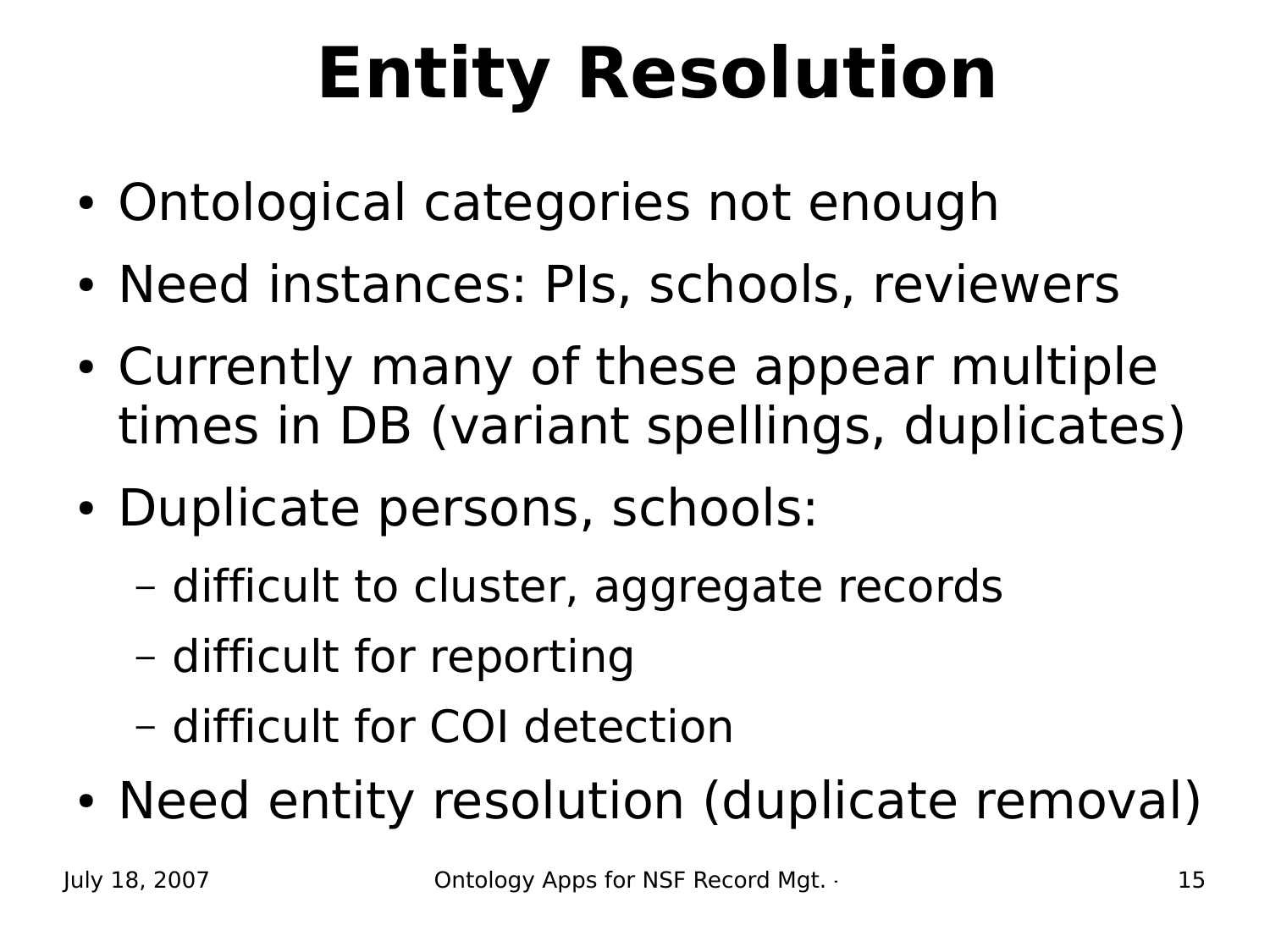# **Ontologies Needed**

- Administrative:
	- NSF record types, entities, actions, states
	- Will require NSF internal development
	- Relatively small (1K 10K concepts)
- Scientific
	- Taxonomies of scientific research areas
	- Mostly not NSF specific
	- Could use mostly external ontologies

#### – Very large (100K concepts? more?)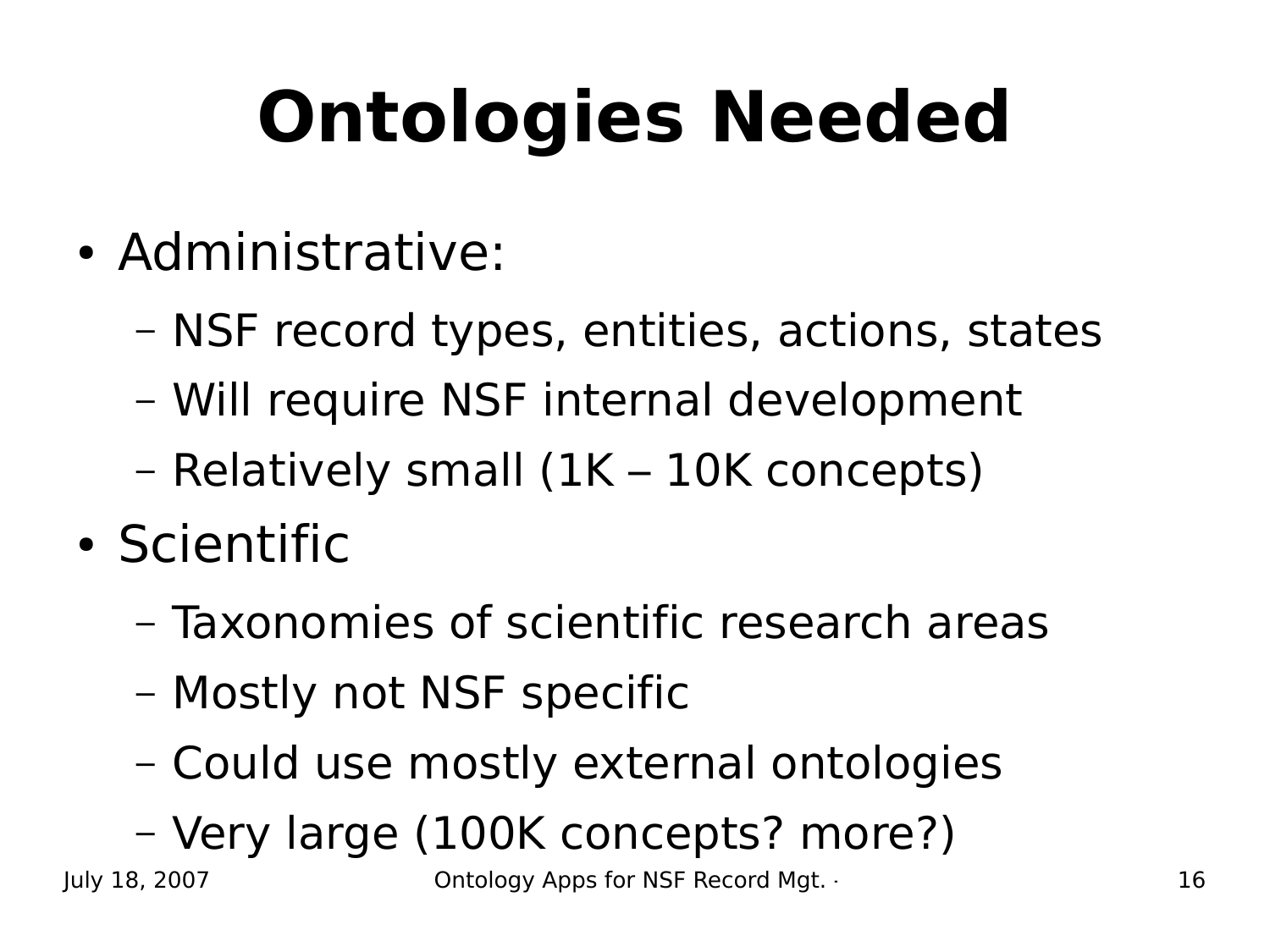# **Future NSF Records Management**

- Bibliographic database of NSF supported publications
	- citations first
	- abstracts to follow ?
	- full text ???
- Fully electronic records
	- digital signatures
	- document formats ??? .pdf, XML, .odf ? ....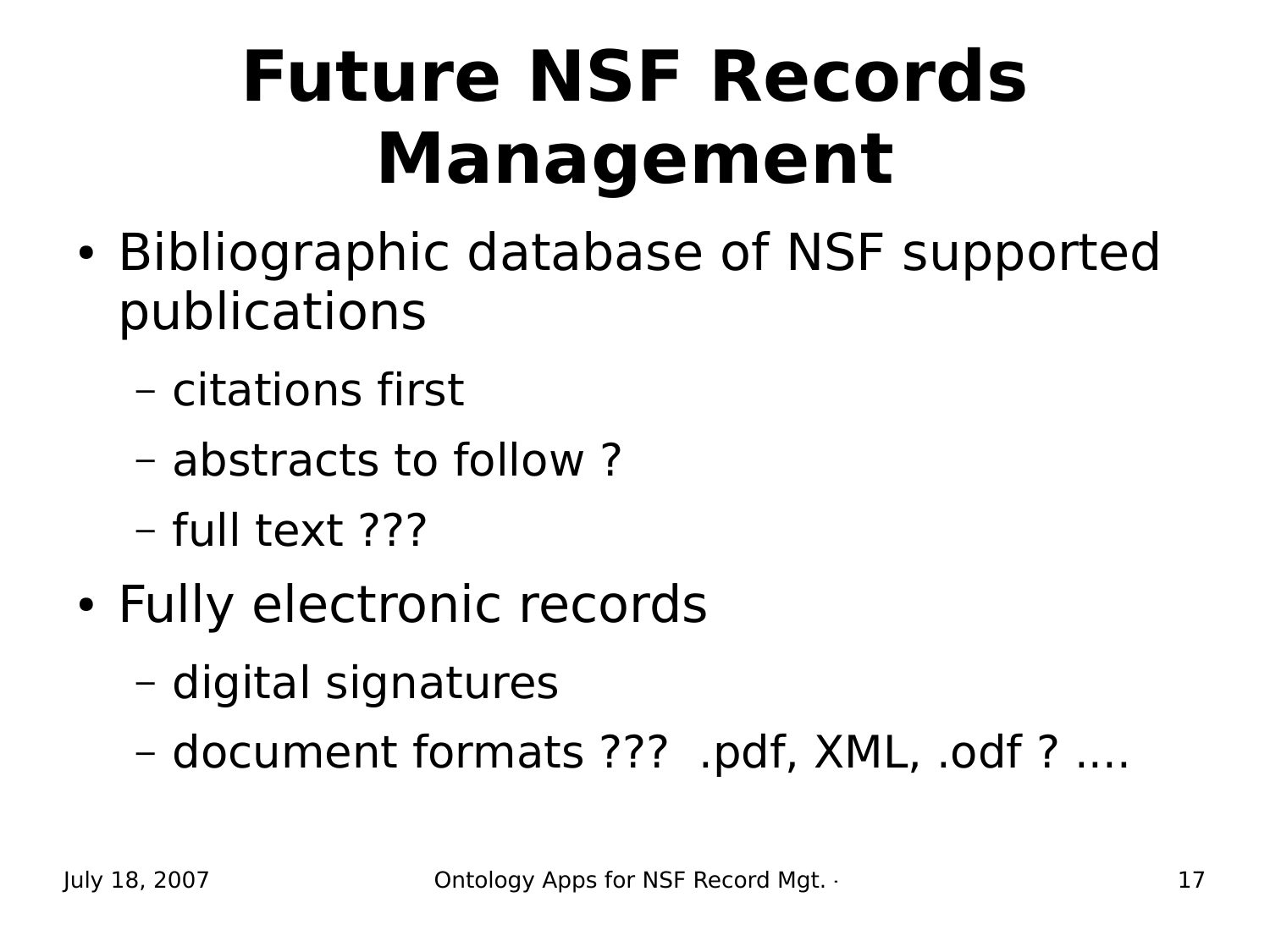## **Future NSF Records Management**

- Electronic organization charts
	- to support workflow management
	- automate signature/authorization checking
	- automate escalation, rerouting
	- additional storage, maintenance, software requirements
- Additional security requirements
	- Encryption, access control, extract tracking